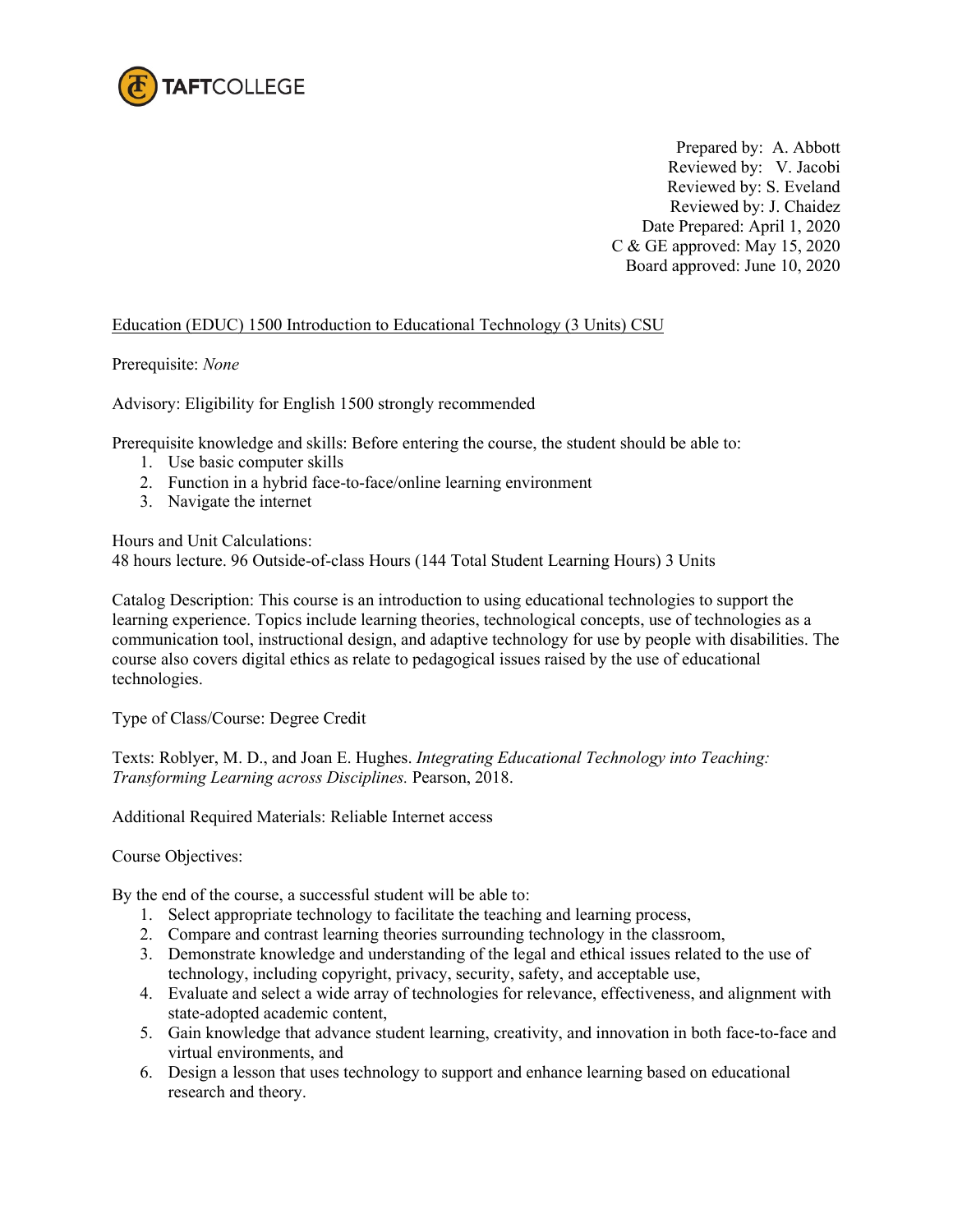

## Course Scope and Content:

| Unit I   | Technology Integration and Leadership in Education                                                                                                                                                                                                                                                                                                                                                                                            |  |  |
|----------|-----------------------------------------------------------------------------------------------------------------------------------------------------------------------------------------------------------------------------------------------------------------------------------------------------------------------------------------------------------------------------------------------------------------------------------------------|--|--|
|          | A. Educational Technology: Past, Present, and Future<br>B. Emerging Trends in Educational Technology<br>Learning theories surrounding technology<br>C. Planning and Organizing Instructional Software<br>How to select appropriate technology<br>i.<br>State-adopted academic content<br>11.<br>D. Demonstrate knowledge and understanding of the legal and ethical issues<br>Copyright, privacy, security, safety, and acceptable use.<br>1. |  |  |
| Unit II  | Experiences with Technology Modern Classroom                                                                                                                                                                                                                                                                                                                                                                                                  |  |  |
|          | A. Instructors Perspective<br>Creativity<br>$\mathbf{i}$ .<br>Innovation<br>11.<br>Comparison of face-to-face and virtual environments.<br>111.<br>Design lesson that used technology<br>Β.                                                                                                                                                                                                                                                   |  |  |
| Unit III | Technology Resources for the Modern Classroom                                                                                                                                                                                                                                                                                                                                                                                                 |  |  |
|          | A. Technology Devices and Software Resources<br>B. Instructional Software for Student Learning<br>C. Software for Teaching and Learning                                                                                                                                                                                                                                                                                                       |  |  |
| Unit IV  | Web-Based Resources for Blended and Online Learning                                                                                                                                                                                                                                                                                                                                                                                           |  |  |
|          | <b>Web-Based Content Resources</b><br>А.<br>Online Communications and Collaboration<br>B.<br>C.<br>Online and Blended Learning                                                                                                                                                                                                                                                                                                                |  |  |
| Unit V   | <b>Strategies for Selecting Educational Technology</b>                                                                                                                                                                                                                                                                                                                                                                                        |  |  |
|          | A. Educational Technology Strategies for People with Disabilities<br>B. Educational Technology Strategies for English and Language Arts<br>C. Educational Technology Strategies for Mathematics, Science, and Engineering<br>D. Educational Technology Strategies for Social Studies                                                                                                                                                          |  |  |

Learning Activities Required Outside of Class

The students in the class will spend a minimum of 6 hours per week outside of the regular class time doing the following:

- 1. Homework Projects
- 2. Group
- 3. Research on Educational Technologies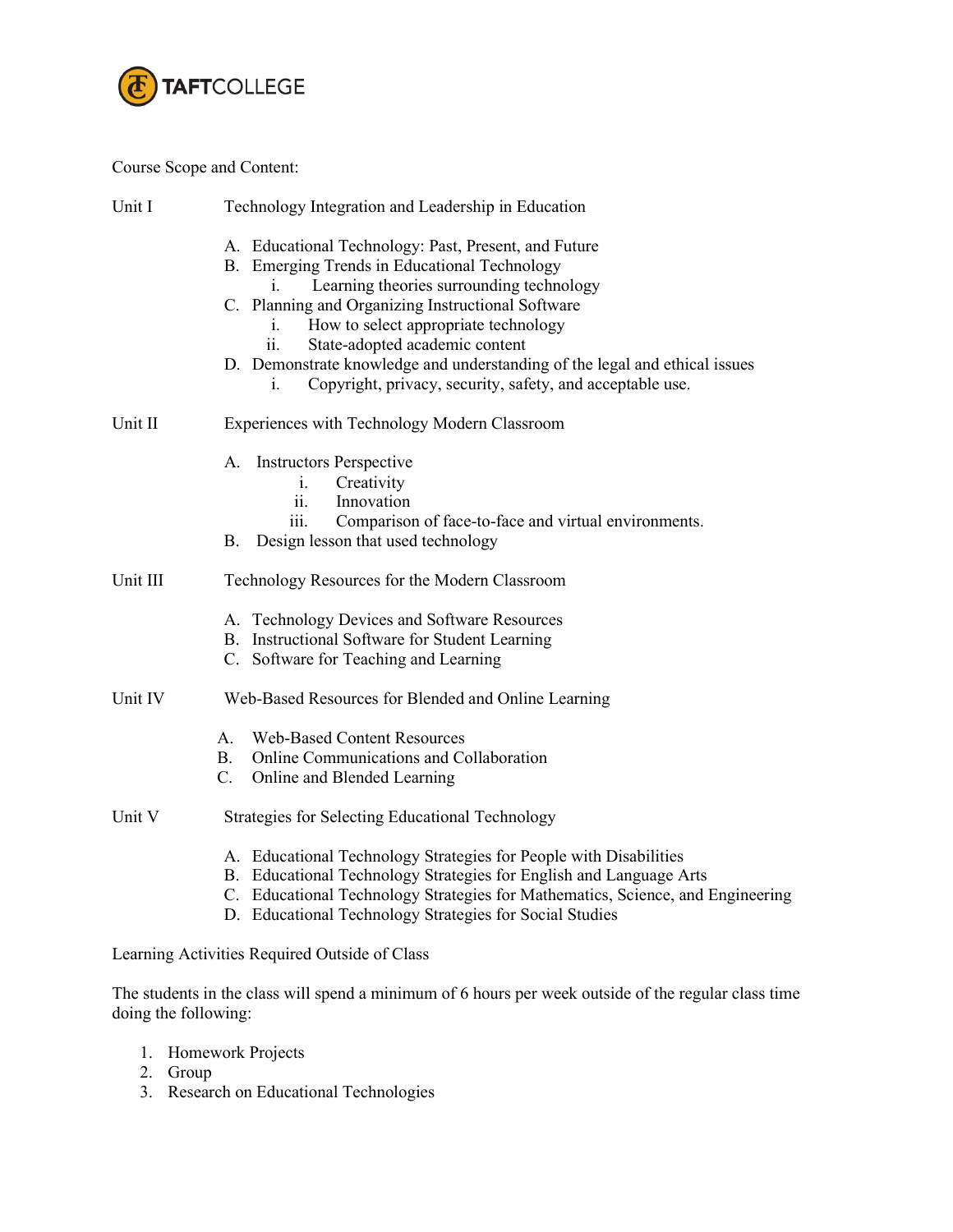

- 4. Creating Lesson Plans with Integration of Educational Technologies
- 5. Create a Digital Rubric for Peer Evaluation
- 6. Create a Presentation using Educational Technology Software

Methods of Instruction

- 1. Lecture / Discussion
- 2. Project Based Learning
- 3. Demonstration
- 4. Class Activities
- 5. Group Activities
- 6. Internet Research

Methods of Evaluation

- 1. Homework
- 2. Presentation
- 3. Group Projects and Presentation
- 4. Written Exams (Quizzes, Midterm, and/or Final Examination)
- 5. Critical Thinking Project
- 6. Small Group Assignment
- 7. Skills Demonstration

Supplemental Data:

| T.O.P. Code:                | 0860.00 Educational Technology      |
|-----------------------------|-------------------------------------|
| Sam Priority Code:          | D: Possibly Occupational            |
| Funding Agency:             | Not Applicable                      |
| Distance Learning:          | Y                                   |
| Program Status:             | 2: Stand-alone                      |
| Noncredit Category:         | Not Applicable, Credit Course       |
| Special Class Status:       | Course is not a special class       |
| <b>Basic Skills Status:</b> | Course is not a basic skills course |